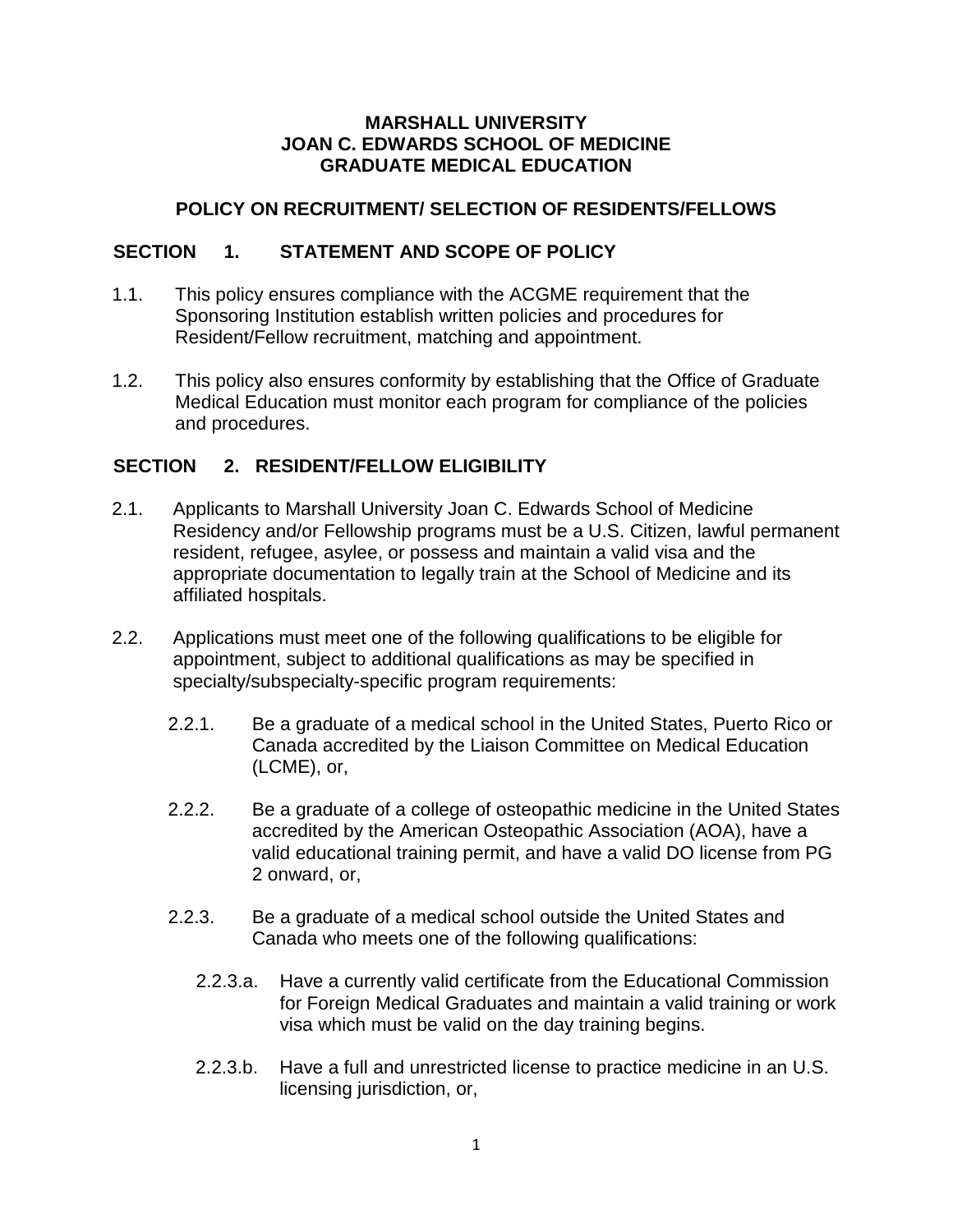- 2.2.3.c. Be a graduate of a medical school outside the United States and have completed a Fifth Pathway program provided by an LCMEaccredited medical school.
- 2.3. All applicants must have passed the USMLE/COMLEX Step 1 and 2 exams prior to entering a residency, or, if entering a Fellowship, must have passed the USMLE/COMLEX Step 1, 2 and 3 and successfully completed an appropriate accredited residency program.
- 2.4. Selection from among eligible applicants is based on residency program-related criteria such as, but not limited to:
	- 2.4.1. Ability, aptitude, academic credentials, communication skills, and personal qualities such as motivation and integrity, and the ability to function within parameters expected of a practitioner in the specialty.
	- 2.4.2. Specific passing USMLE/COMLEX scores, GPA and, if applying for a fellowship, board certification, academic productivity and/or clinical competence.
- 2.5. Programs must publish specific criteria for applicants to review as part of the required program-level policy on eligibility and selection.
- 2.6. In addition to the application requirements, upon matching with Marshall University Joan C. Edwards School of Medicine, applications must meet all of the following requirements:
	- 2.6.1. Consent to and pass a background investigation;
	- 2.6.2. Consent to and pass a pre-training physical examination, alcohol and drug screening;
	- 2.6.3. Submit all required documentation of health status and immunizations as specified by the Office of Graduate Medical Education (GME); and,
	- 2.6.4. Fulfill any and all obligations that the Office of GME deems necessary for him/her to begin and continue duties as a Resident/Fellow, including but not limited to attending orientations, receiving appropriate testing and follow-up if necessary for communicable diseases, fittings for appropriate safety equipment, necessary training and badging procedures (all of which shall be prior to appointment start date) unless specific permission is